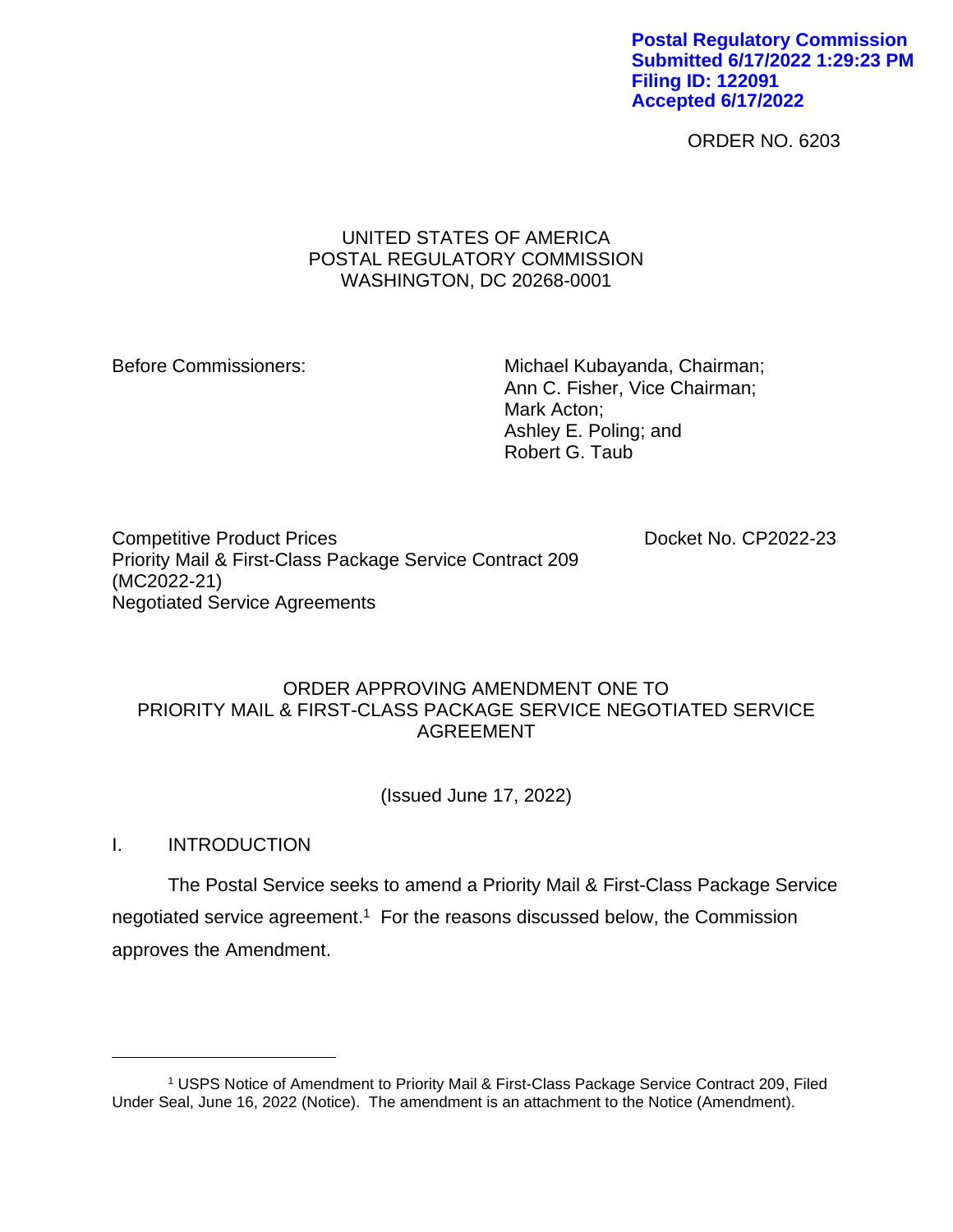#### II. BACKGROUND

In Order No. 6049, the Commission approved the Priority Mail & First-Class Package Service Contract 209 negotiated service agreement (Existing Agreement).<sup>2</sup> On June 16, 2022, the Postal Service filed notice that it has agreed to the Amendment to the Existing Agreement.

The Postal Service intends for the Amendment to become effective three business days after the date that the Commission completes its review of the Notice. Notice at 1.

### III. COMMISSION ANALYSIS

The Commission has reviewed the Notice and the accompanying materials filed under seal.

*Cost considerations.* The Commission reviews competitive product prices to ensure that each product covers its attributable costs, does not cause market dominant products to subsidize competitive products, and contributes to the Postal Service's institutional costs. 39 U.S.C. § 3633(a); 39 C.F.R. §§ 3035.105 and 3035.107. As long as the revenue generated by the product exceeds its attributable costs, the product is unlikely to reduce the contribution of competitive products as a whole or to adversely affect the ability of competitive products as a whole to contribute an appropriate share of institutional costs. In other words, if a product covers its attributable costs, it is likely to comply with 39 U.S.C. § 3633(a).

The Amendment revises terms pertaining to payment methods and package manifesting requirements. Notice, Attachment A at 1-2.

The Amendment does not materially affect the underlying financial analysis of the Existing Agreement. Thus, the Commission finds that the Existing Agreement, as

<sup>2</sup> *See* Docket Nos. MC2022-21 and CP2022-23, Order Adding Priority Mail & First-Class Package Service Contract 209 to the Competitive Product List, December 1, 2021 (Order No. 6049).